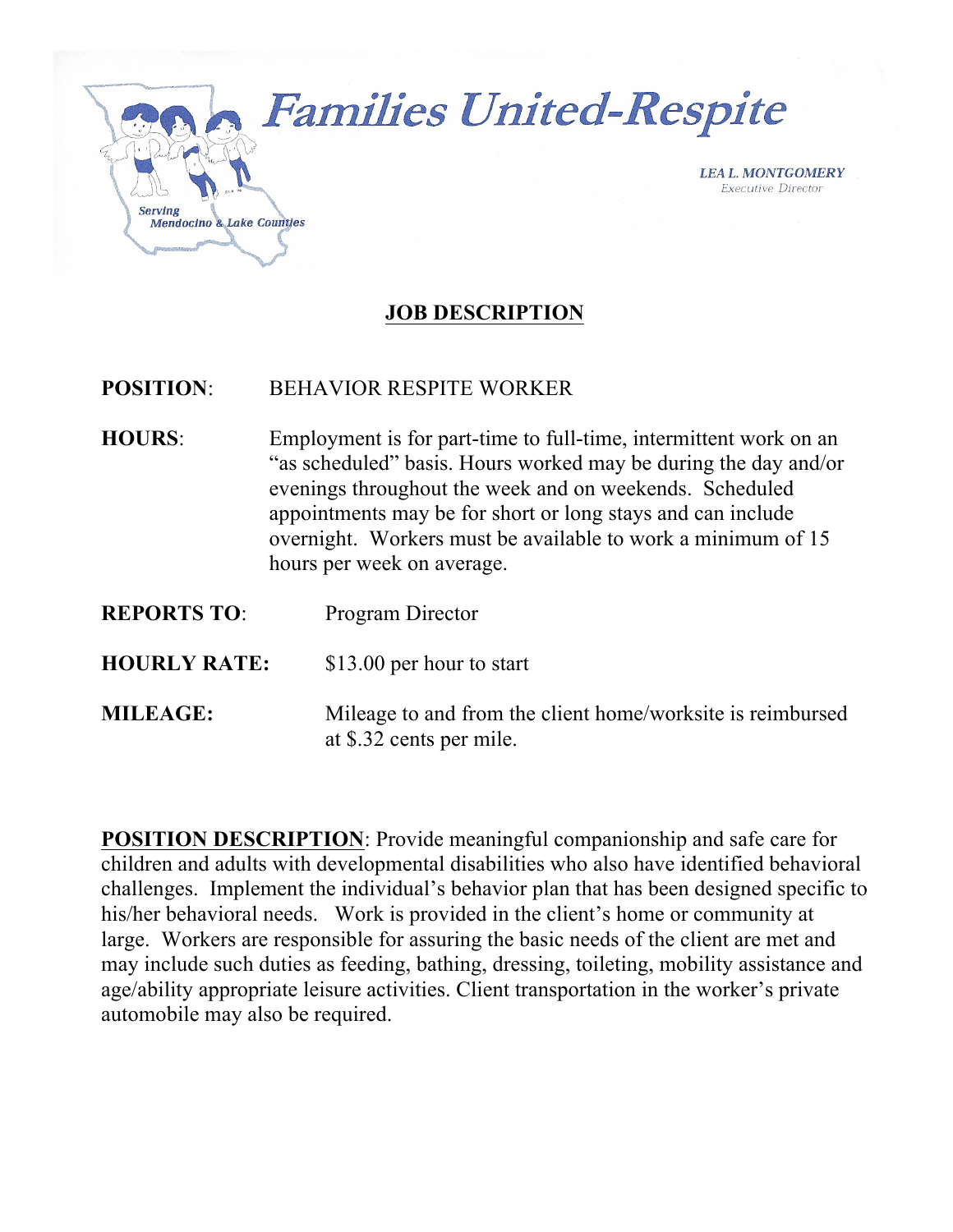#### **DUTIES/RESPONSIBILITES:**

- 1. Attend and successfully complete worker orientation training.
- 2. Provide appropriate personal care in a positive and professional manner; including feeding, dressing, bathing, toileting, mobility assistance and leisure activities, or other non-medical care services as agreed upon by the parent(s), the worker and Program Director.
- 3. Ensure safety of the client while in the worker's care.
- 4. Maintain positive relationship with all family members.
- 5. Maintain confidentiality regarding the client and his/her family.
- 6. Maintain high level of personal hygiene and hygiene of client during hours of care. Prevent exposure of client to communicable diseases or hazardous conditions.
- 7. Monitor safety and wellness issues in working environments (family homes, community, etc.)
- 8. Maintain and submit all required paperwork in accordance with the Policies and Procedures.
- 9. Adhere to all Program policies and procedures, and reporting requirements.
- 10. Report all suspected incidents of abuse regarding clients to the appropriate agencies and to the Program Director. Prepare required written documentation.
- 11. Provide reliable respite services and be punctual for all assignments.
- 12. Attend periodic in-service trainings of approved curriculum.
- 13. Maintain a professional image that promotes the Program and respite service as a valued family support resource and develops good public relations.
- 14. Respect established lines of communication and authority; cooperate with Program and other agency staff in all shared areas of work.
- 15. Complete a 20 hour Professional Assault Crisis Training (ProACT), prior to providing services to a client and annual recertification trainings of ten (10 hours);
- JD Behavior Respite Worker (Rev. 6/30/11) Page 2 of 5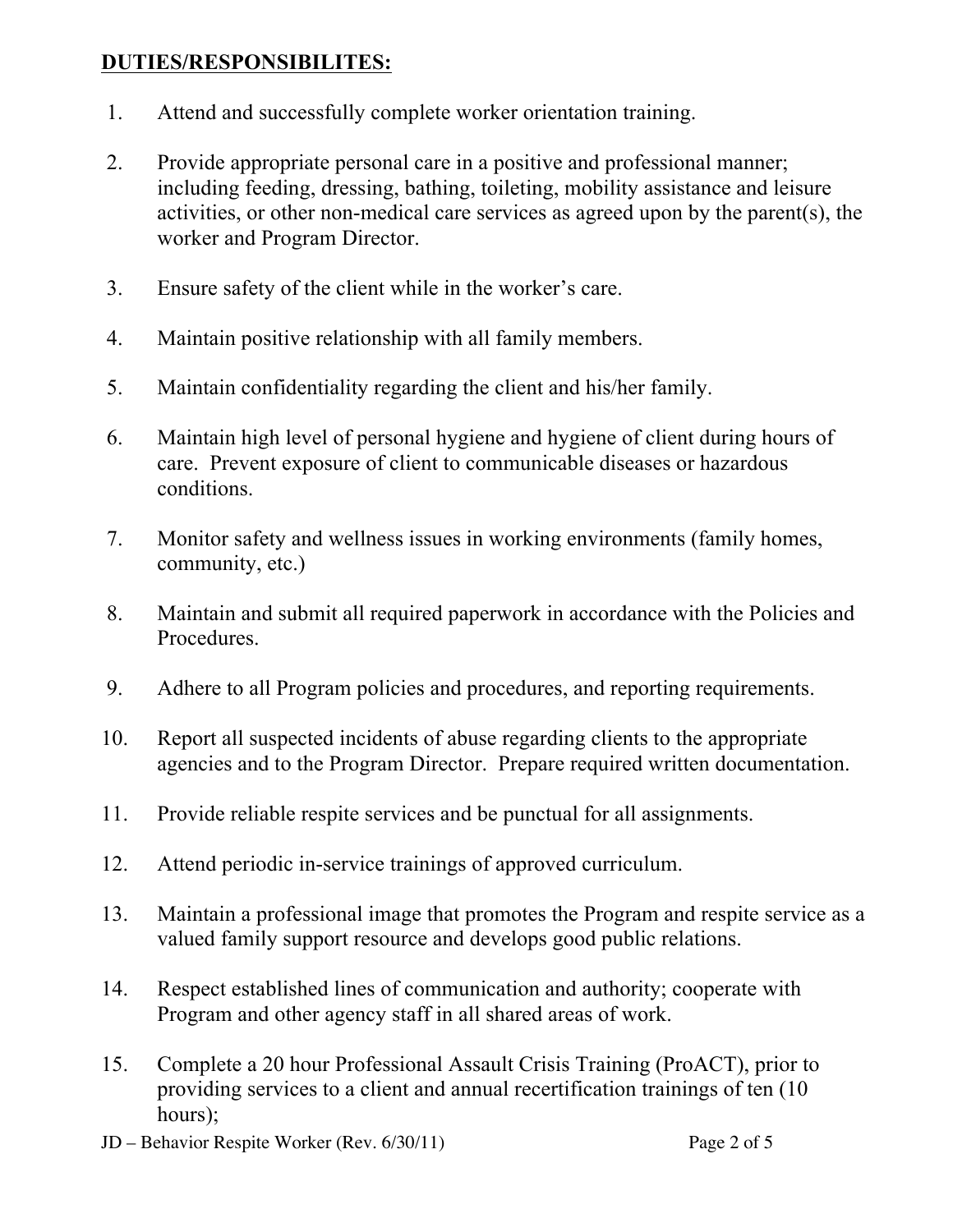- 16. Complete from 5 to 10 hours of field training (shadowing) for each new client, as deemed necessary by the behavioral issues for each client and the amount of experience the worker possesses.
- 17. Implement the behavioral support plan under the direction of the Family.
- 18. Communicate regularly with families, and the Program as required to assure consistency, safety and appropriateness of program services.
- 19. Provide transportation in their personal vehicle to clients to various community locations as arranged with the family in implementation of the individual's behavioral plan.
- 20. Provide documentation required regarding transporting clients, such as DMV driver record and vehicle inspection.

## **REQUIRED QUALIFICATIONS**:

- 1. Be at least eighteen (18) years of age.
- 2. Possess current Red Cross First Aid and CPR certifications. (Initial completion of course(s) and regular updates.)
- 3. Possess current tuberculosis clearance (within last 2 years).
- 4. Possess reliable transportation and valid California driver's license. Provide Program with proof of insurance for at least the legal minimum. Provide DMV driving record printout and obtain vehicle inspection. Have dependable telephone availability.
- 5. Have no felony or misdemeanor convictions that would have a bearing on employment. Receive a criminal record clearance through LiveScan.
- 6. Ability to read and interpret documents such as policies and procedures, and behavior support plans. Ability to write routine reports and correspondence.
- 7. Ability in math to add, subtract, multiply and divide in all units of measure, using whole numbers, common fractions and decimals.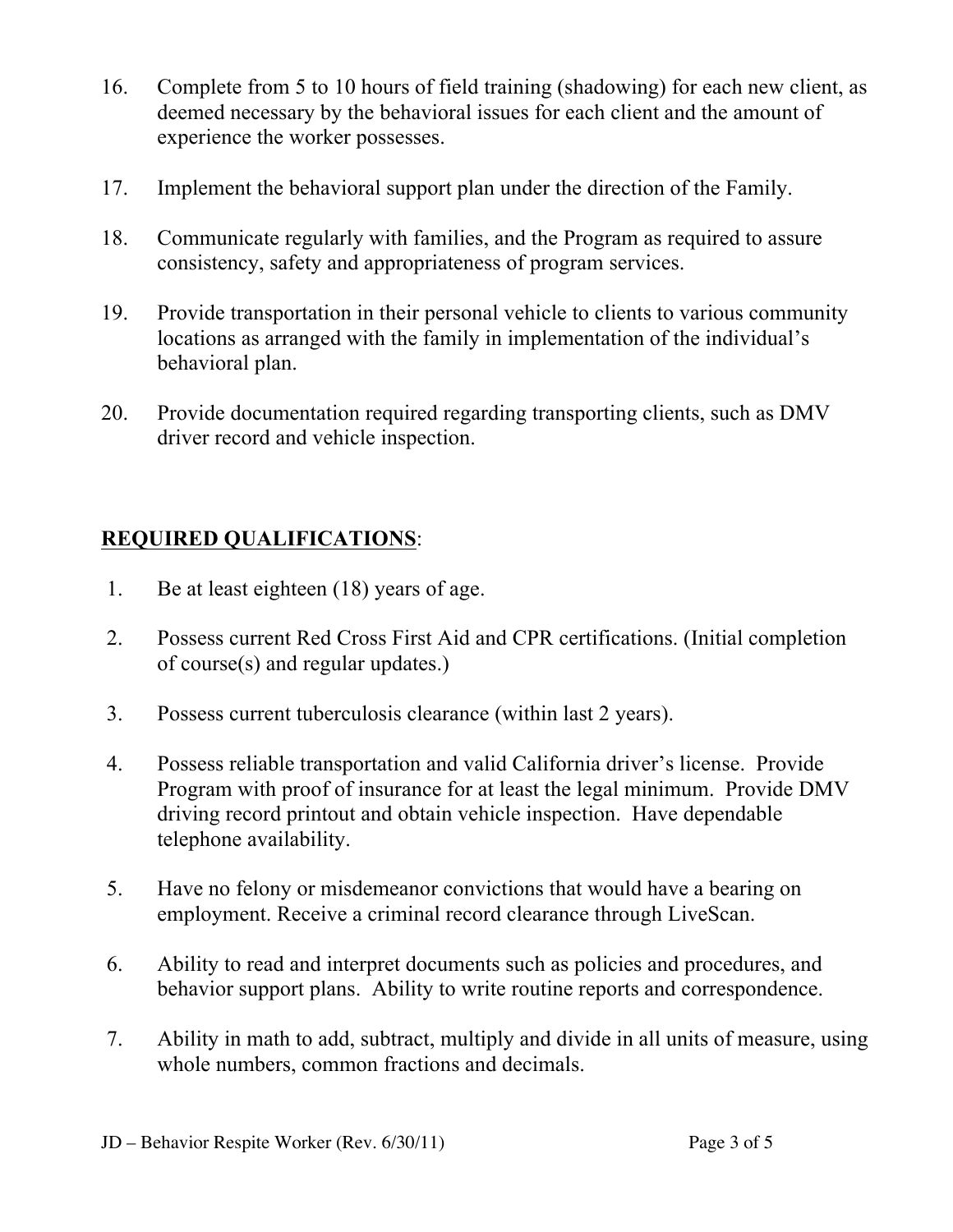- 8. Ability to communicate effectively with clients, family members and agency staff.
- 9. Ability to take and follow instructions and the ability to apply common sense understanding to carry out instructions furnished in written, oral or diagram form.
- 10. Sensitivity to the special needs of clients with developmental disabilities and their families. (Including patience, initiative, emotional stability and a nonjudgmental attitude toward the needs of developmentally disabled individuals and their families.)
- 11. Ability to work independently in an unsupervised setting.
- 12. Possess a High School Diploma or general education degree (GED) with six months personal or professional experience with individuals with developmental disabilities and/or behavioral challenges.
- 13. Ability to perform physical demands of the job which include the need to stand, walk, sit, stoop, climb, balance, kneel, crouch, reach with hands and arms, talk, hear, and crawl. Employee may need to occasionally lift and transfer clients, push and pull clients in wheelchairs, and lift or move objects up to 50 pounds.
- 14. Availability to permit at least the minimum of 15 hours worked each week, including being available on some weekends to meet the needs of the client/family and staff training requirements.

# **DESIRED QUALIFICATIONS:**

- 1. Bilingual/biliterate skills in Spanish.
- 2. Signing.
- 3. Care for individuals in wheelchairs, transferring.
- 4. Experience with Seizures.
- 5. College level classes on ECE, psychology, or behavioral psychology and/or work experience in these fields.

JD – Behavior Respite Worker (Rev. 6/30/11) Page 4 of 5 FAMILIES UNITED IS AN EQUAL OPPORTUNITY EMPLOYER